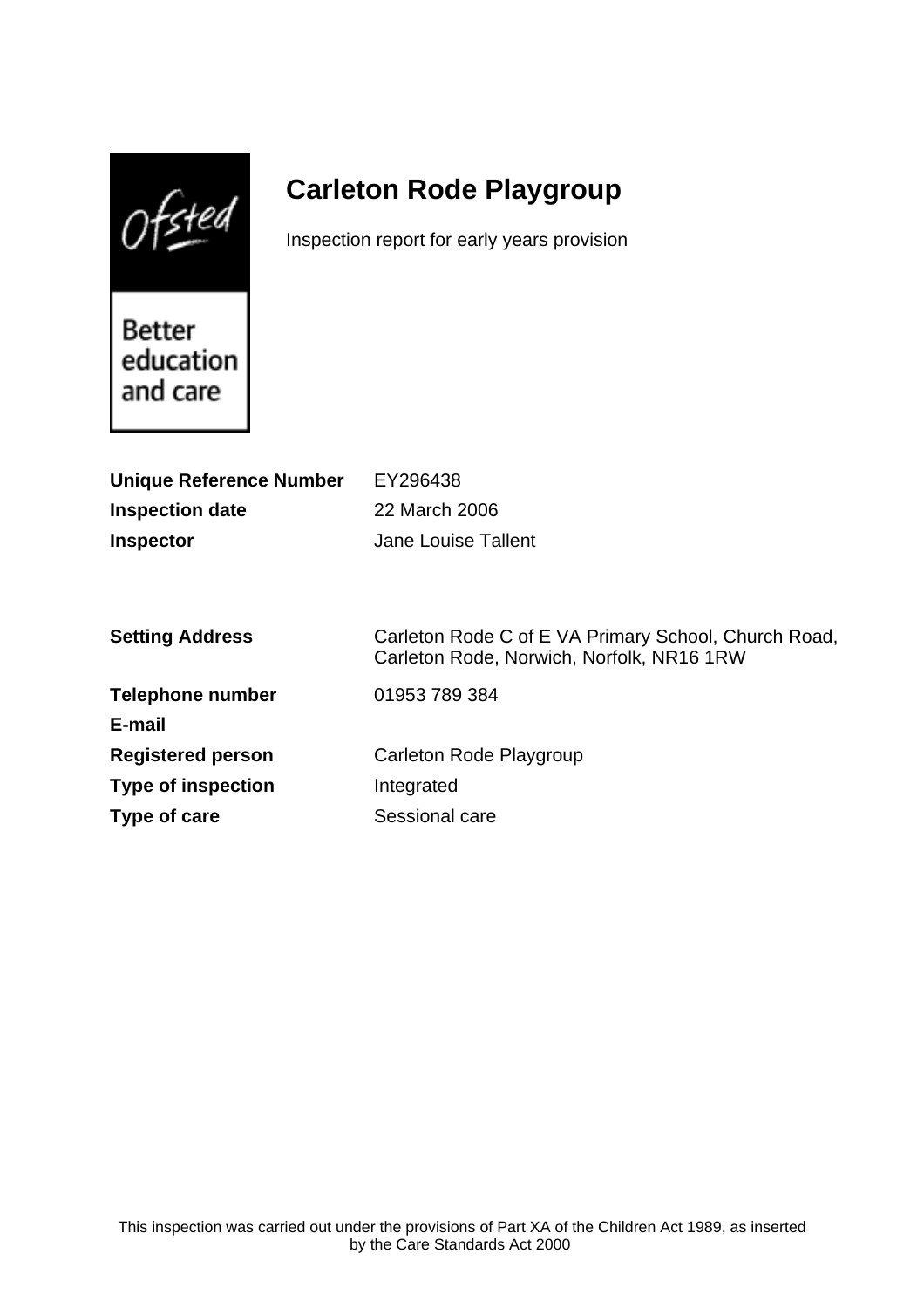# **ABOUT THIS INSPECTION**

The purpose of this inspection is to assure government, parents and the public of the quality of childcare and, if applicable, of nursery education. The inspection was carried out under Part XA Children Act 1989 as introduced by the Care Standards Act 2000 and, where nursery education is provided, under Schedule 26 of the School Standards and Framework Act 1998.

This report details the main strengths and any areas for improvement identified during the inspection. The judgements included in the report are made in relation to the outcomes for children set out in the Children Act 2004; the National Standards for under 8s day care and childminding; and, where nursery education is provided, the Curriculum guidance for the foundation stage.

The report includes information on any complaints about the childcare provision which Ofsted has received since the last inspection or registration or 1 April 2004 whichever is the later.

## **The key inspection judgements and what they mean**

Outstanding: this aspect of the provision is of exceptionally high quality Good: this aspect of the provision is strong Satisfactory: this aspect of the provision is sound Inadequate: this aspect of the provision is not good enough

For more information about early years inspections, please see the booklet Are you ready for your inspection? which is available from Ofsted's website: www.ofsted.gov.uk.

# **THE QUALITY AND STANDARDS OF THE CARE AND NURSERY EDUCATION**

On the basis of the evidence collected on this inspection:

The quality and standards of the care are satisfactory. The registered person meets the National Standards for under 8s day care and childminding.

The quality and standards of the nursery education are satisfactory.

## **WHAT SORT OF SETTING IS IT?**

The playgroup registered in 2005. It operates from the mini gym in Carleton Rode C of E VA Primary School, which is in Norfolk. Children have access to a main playroom and toilets. There is also a school playground for children to use. The playgroup is run by a voluntary management committee.

Children who attend come mostly from Carleton Rode and surrounding areas. A maximum of 24 children between the ages of 3 and 5 years attend at any one time.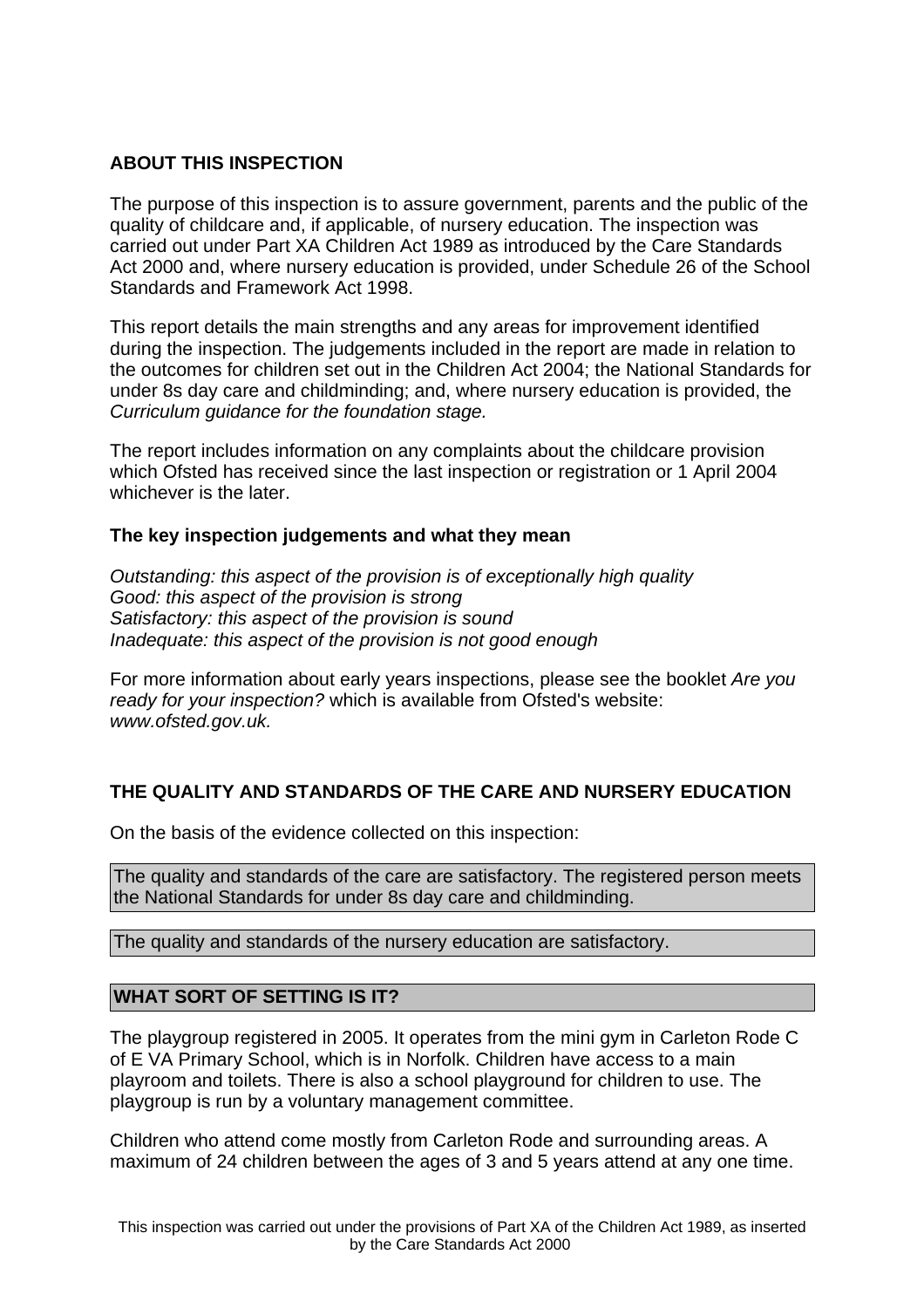There are currently 6 children on roll, all of whom are funded 3 and 4-year-olds. The playgroup supports children with special educational needs and those who have English as an additional language. The playgroup opens from 09:00 to 11:30 on Mondays and Tuesdays during term times.

There are two staff who regularly work with the children. The manager is working towards a suitable early years qualification. Her assistant has a level 2 qualification and undertakes associated childcare courses, as they become available.

# **THE EFFECTIVENESS OF THE PROVISION**

#### **Helping children to be healthy**

The provision is satisfactory.

Children play in an environment that is maintained to a satisfactory level with clean play surfaces, toys and equipment. The children have begun to share some responsibility for their own personal hygiene as they wash their hands after using the toilets and before they eat their snacks.

Children sit together during snack times, at clean tables, to promote their social development. They eat nutritious snacks of banana, raisins and apple to promote their awareness of healthy eating before being offered a biscuit. They are served drinks of milk or water, and their needs are suitably well safeguarded because staff keep information on the premises, that have been supplied by parents, to inform them about children's allergies and dietary preferences.

All children move around the play areas independently and have some opportunities to use large equipment such as a climbing frame to promote their physical development. They have few regular opportunities to go outside in winter months however and rarely take part in activities, such as musical movement, to help them to begin to think about changes in their bodies as they start to lead healthy life styles.

Overall children are safeguarded to a satisfactory level. There is a suitable policy for dealing with sickness, gaining parent's signatures when administering medication and for recording accidents. For children who feel unwell, or have accidents, there are two members of playgroup staff, currently working in the school, who are trained in first aid. These staff make sure that the first aid box is stocked so that if children do hurt themselves, their minor cuts and bumps are quickly dealt with.

## **Protecting children from harm or neglect and helping them stay safe**

The provision is satisfactory.

Children are able to play safely, without exposure to unnecessary risks, because staff routinely carry out assessments to identify potential hazards. They have access to a wide range of child-size resources and are learning how to use toys and equipment safely. All of the children carefully use scissors to independently cut out bird pictures and stick them onto their tree collage. Some children also enjoy putting buttons into dough and they are learning why they should not leave the buttons on the floor for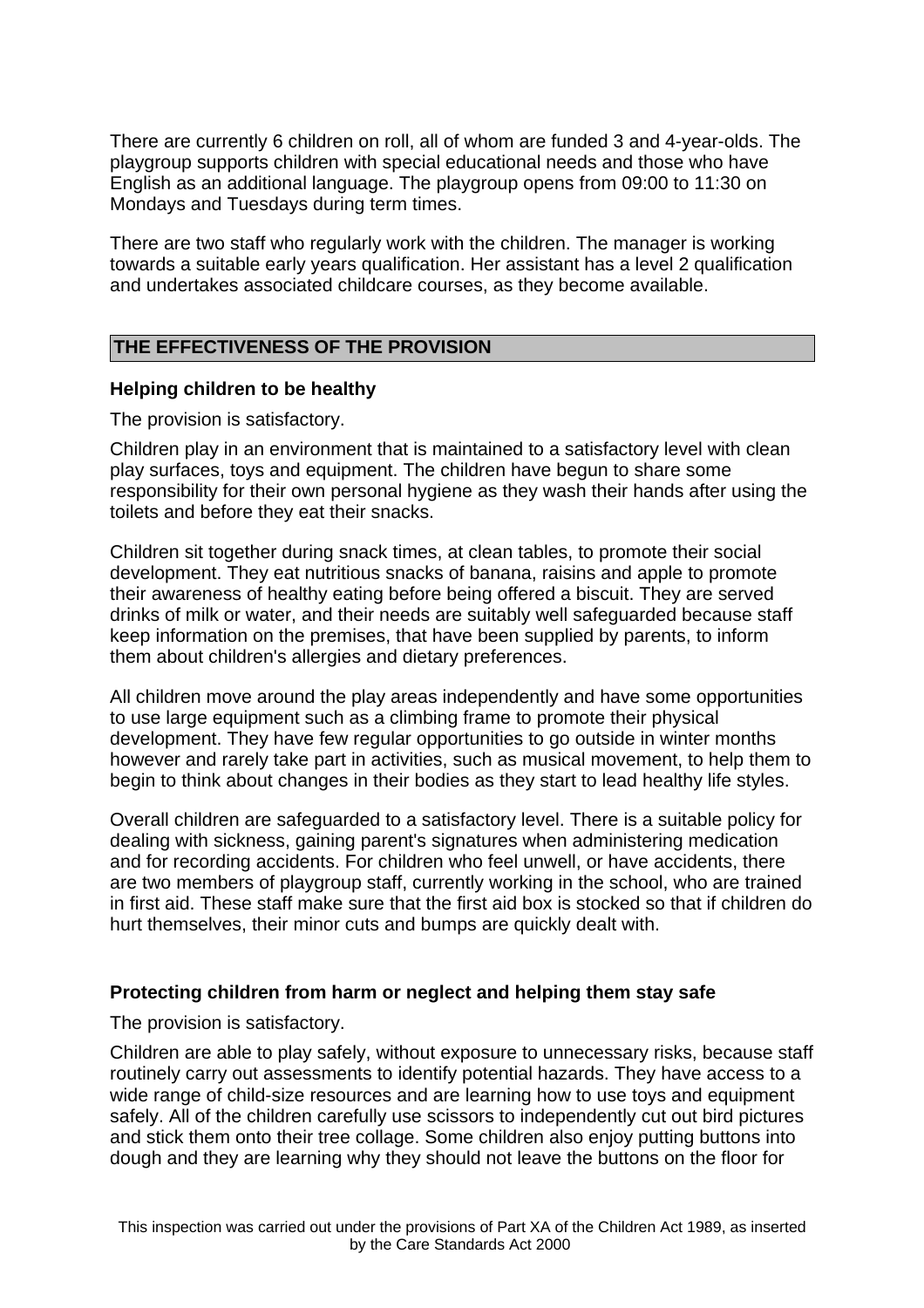other people to trip over. This helps children to begin to share responsibility for other people's safety.

Children use child-size tables and chairs and have a suitable range of toys available to them which are appropriate for their ages and stages of development. These include paints, dough, rice trays, books, construction toys, puzzles, a climbing frame and daffodil bulbs to plant. There are also musical instruments, writing materials, craft and imaginary play resources. These are stored on low units to enable children to access them safely.

Children are helped to know which parts of the building to use because there are effective barriers in place to deny them access to unregistered parts of the building and to make sure that they cannot leave unnoticed. The children join in with daily registration exercises so that everyone knows who is attending each session. They also take part in emergency evacuation drills to become familiar with the procedure.

Children are suitably protected because the staff have attended training and have up to date child protection publications and procedures in place to help them to understand their duty to prioritise children's well being. In this way the children's welfare is promoted.

## **Helping children achieve well and enjoy what they do**

The provision is satisfactory.

All children are confident in their relationships with the staff and have made friends with other children. Overall, the children interact well together but staff do not always remind children how to share and be co-operative with each other which has a detrimental impact on the length of time that children are able to enjoy what they are doing. Children do choose how to spend their time, which enables them to pursue their own interests and gain independence.

## Nursery education

The quality of teaching and learning is satisfactory. The children are making satisfactory progress in most areas of learning with the exception of creative development and knowledge and understanding of the world where their progress is good. The staff team have differing levels of childcare experience and are working towards obtaining the relevant qualifications needed to work with pre-school children. Staff have begun to record their observations of children and acknowledge their achievements. They do not however use the stepping stones well enough to extend activities, plan challenges and create sufficient new learning opportunities for more able children which limits the amount of progress that they make. A self-evaluation form is used for staff to monitor their own effectiveness, see where they are successful and identify which aspects of their practice require improvement. Despite this, they have over-looked the need to identify clear boundaries for children to help them to play harmoniously together and include others in their games .

None-the-less, children do show a good sense of belonging as they arrive and greet staff. They settle well and are interested in their play. Children are friendly but some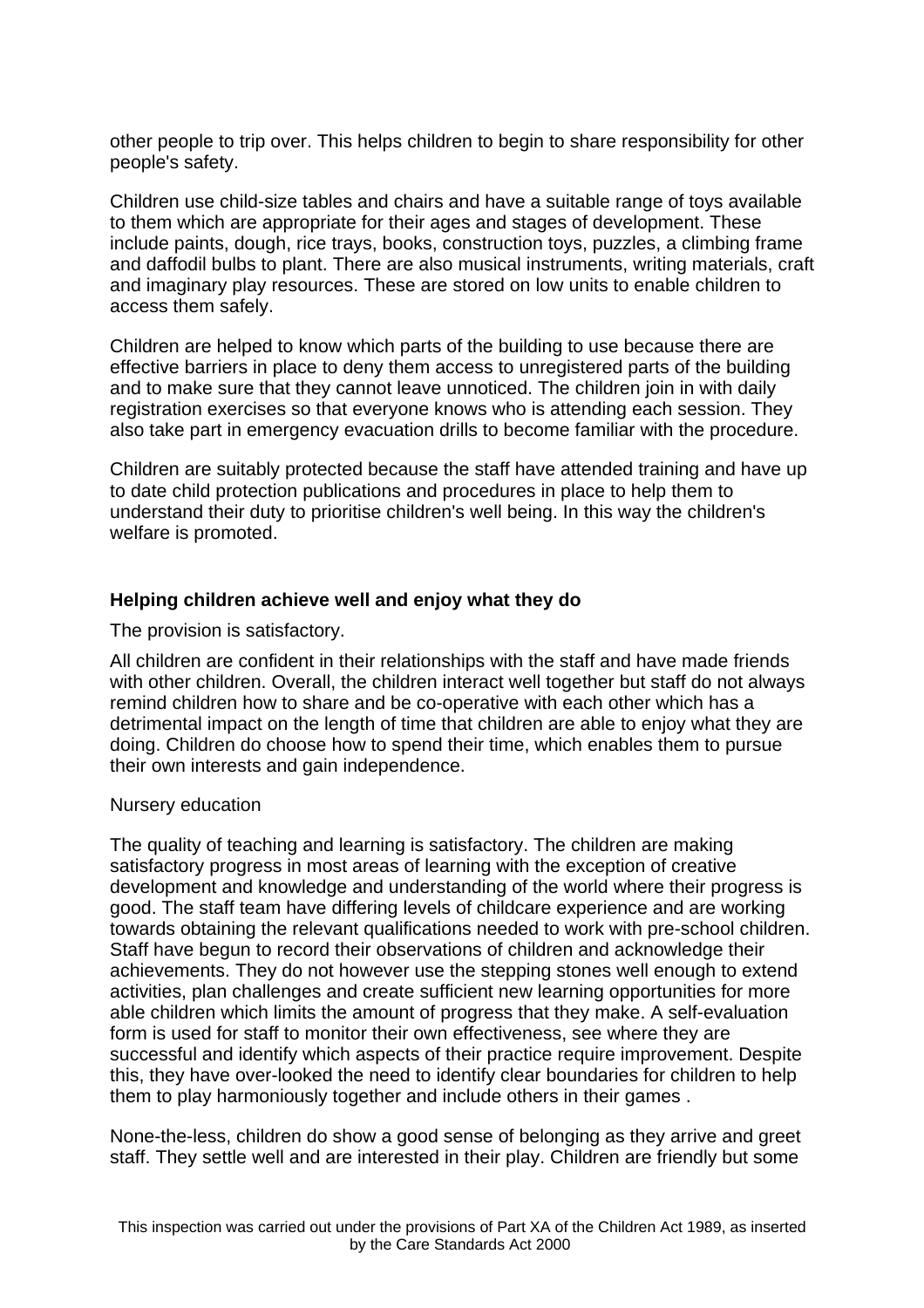struggle to show consideration for others when sharing and taking turns. They speak to staff and some children listen well to stories, although some children find it difficult to listen when other children are sharing their experiences. Some children can recognise the first letter of their name and make good attempts to write their names using recognisable letters. The children are beginning to count and write recognisable numbers on a white board. They do not however use their knowledge in practical situations to solve problems, such as, counting how many children are present or matching beakers to children at snack times. The children are familiar with colours and shapes and have plenty of opportunities to demonstrate this when using craft materials.

Children take part in many worthwhile creative activities and frequently study their environment. They enjoy planting bulbs for mother's day gifts as part of their topic on plants. They also have good opportunities to discover different textures when they use natural and man-made materials such as rice, dough, buttons, plants and paint as part of their creative development. Some children use their imagination well in the home corner as they take on different roles. They all demonstrate good levels of hand and eye co-ordination when cutting out using scissors and playing musical instruments.

Despite this children have few planned and spontaneous opportunities to express themselves through movement and notice what happens to their bodies when they exercise. They can choose to climb on the indoor frame if they want to but do not go outside to play during winter months. This weak planning of physical activities restricts the progress that children can make in their physical development.

## **Helping children make a positive contribution**

The provision is satisfactory.

Children are helped to develop a positive attitude towards others in the wider world as they use a variety of resources, such as dressing up clothes, books and dolls that reflect cultural diversity, roles and festivals. The children are learning how to behave well and mostly respond positively to instructions from staff, although some children find it difficult to share resources such as play dough and their favourite coloured buttons, because they are unclear of what is expected of them.

Children with special needs are able to play happily alongside other children because staff have attended workshops and learned how to adapt the environment and make it accessible to everyone. They make good use of low tables and floor mats to create play surfaces to suit differing abilities.

Children are learning how to behave well when staff remind them how to be kind and show consideration for others if they forget to do so. This helps their social development. Staff are good role-models for the children and as a consequence most of the children respond positively to their requests.

The children's spiritual, moral, social and cultural development is being fostered as staff build upon this positive approach.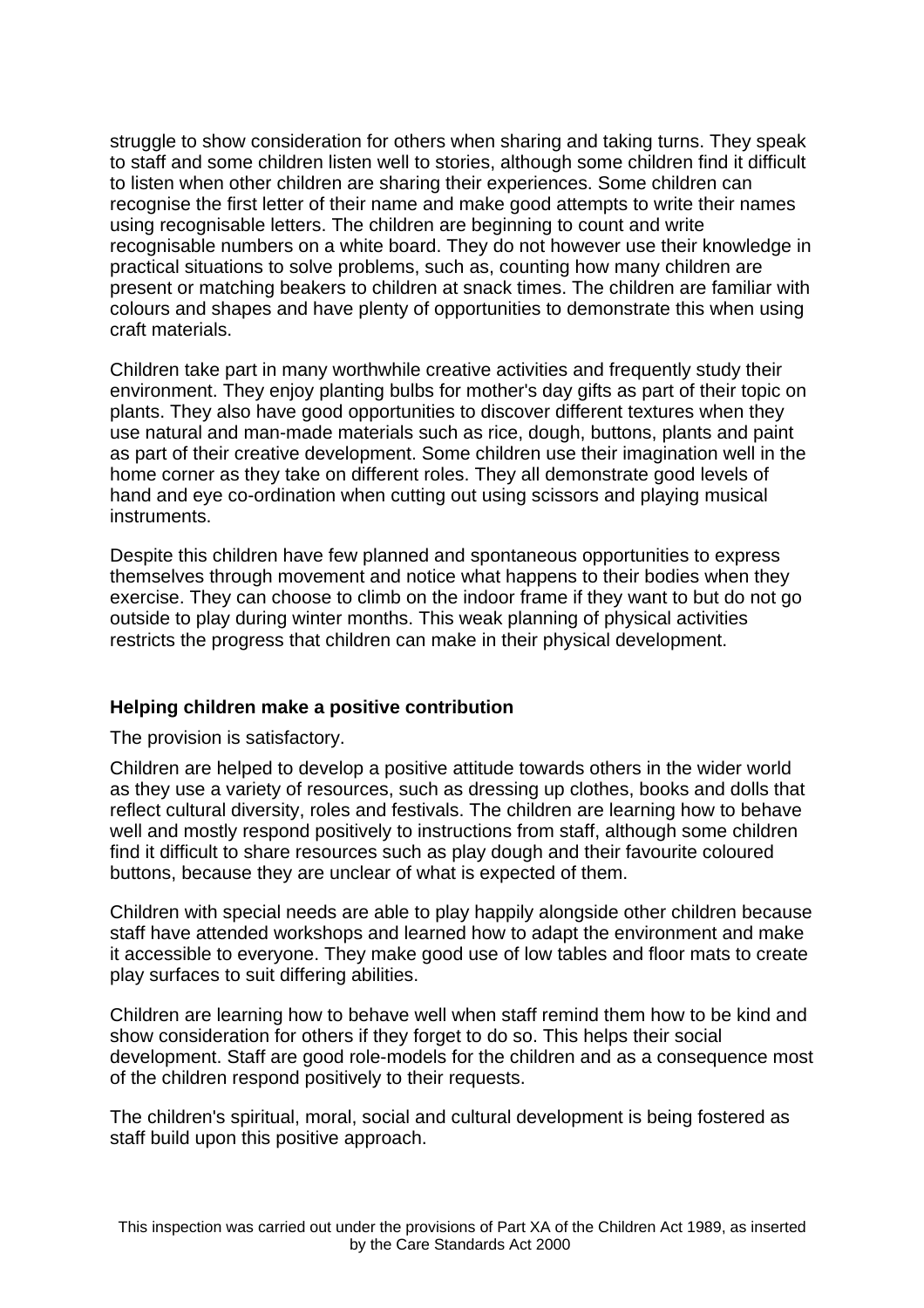The quality of the partnership with parents and carers is satisfactory and children are able to benefit from the trusting relationships that have developed. Children's parents are made to feel welcome and confidently share information with staff as they drop their children off and collect them. They confirm that they are happy with their children's care although there is no formal system in place to inform parents of the progress that their children are making towards the early learning goals. An accessible notice board also help parents to share information about their children's care and inform them about activities that they can participate in.

## **Organisation**

The organisation is satisfactory.

The leadership and management is satisfactory. The children are able to take part in many interesting activities because the staff and their management committee are dedicated to helping children to learn. Staff are working towards appropriate childcare qualifications and already have suitable experience of child development. Staff identify children's interests in their weekly plans to help them to learn.

Recording systems are in place for staff to use to collate their observations of children's achievements. However these have not yet been developed sufficiently well to be evaluative, so that they can be used to identify the next stages of children's learning when planning takes place.

Staff and committee members maintain comprehensive records and policy documents to reflect practice within the group, keep children healthy and safeguard their welfare. They do not however have a full copy of their public liability certificate to show that cover includes this venue. None-the-less, the children are able to benefit from consistent care as staff read the policies and procedures as an effective part of the induction process. They give valuable insight into the group's aims and objectives for the children.

Overall, the needs of the range of children who attend are being met.

#### **Improvements since the last inspection**

Not applicable.

#### **Complaints since the last inspection**

There have been no complaints made to Ofsted since 1 April 2004.

The provider is required to keep a record of complaints made by parents, which they can see on request. The complaints record may contain complaints other than those made to Ofsted.

## **THE QUALITY AND STANDARDS OF THE CARE AND NURSERY EDUCATION**